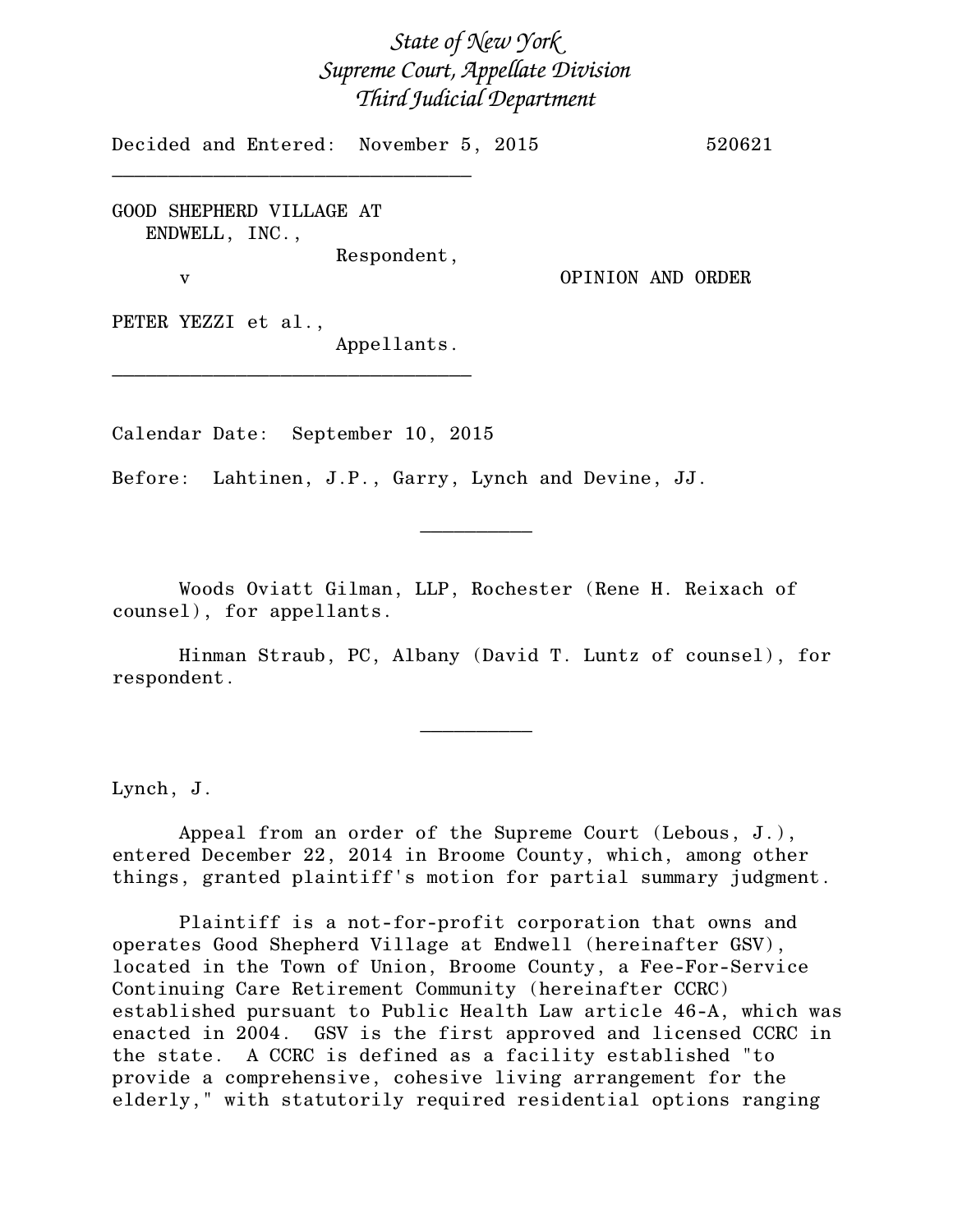from independent living units to nursing facility services, all "pursuant to the terms of the fee-for-service continuing care contract on a fee-for-service schedule" (Public Health Law § 4651 [8] [a]). A fee-for-service continuing care contract is defined as "a single continuing care retirement contract that provides long-term care and other services on a per diem, fee-for-service or other agreed upon rate" (Public Health Law § 4651 [9]). The statutory objective is "to encourage affordable care options for middle income seniors" (Public Health Law § 4654). Essentially, this model provides for lifetime care at the same upscale facility, initially on a private pay basis and, as necessary, with payment through Medicaid.

In 2009, defendant Peter Yezzi and his spouse, Hazel Yezzi (hereinafter collectively referred to as the Yezzis), applied for and were granted admission to GSV. In August 2009, GSV and the Yezzis entered into a fee-for-service continuing care contract (hereinafter the contract), which required the Yezzis to pay an entrance fee of \$143,850, together with a basic monthly fee totaling \$2,550 to cover the cost of an independent living unit. Notably, the contract specified that "nursing facility services . . . are at an additional charge and are not included in the Monthly Fee." In October 2012, Hazel Yezzi was admitted into the skilled nursing facility pursuant to an admission agreement executed on her behalf by Peter Yezzi. She resided there until she passed away in January 2014. In the meantime, Hazel Yezzi executed a comprehensive power of attorney to Peter Yezzi and defendant Joseph P. Yezzi, which they utilized in January 2013 to apply for Medicaid on her behalf. Around this time, Hazel Yezzi notified GSV that some of the Yezzis' assets had been transferred to Peter Yezzi for Medicaid planning purposes. Moreover, in March 2013, Peter Yezzi completed an updated financial information form disclosing that several accounts, totaling \$741,000, were now owned by Peter Yezzi and Joseph Yezzi. Medicaid coverage was approved in July 2013.

<sup>1</sup> Hazel Yezzi, named as a defendant, passed away during the pendency of this action and Supreme Court substituted defendant Joseph P. Yezzi, who was already a named defendant, individually, as executor of her estate.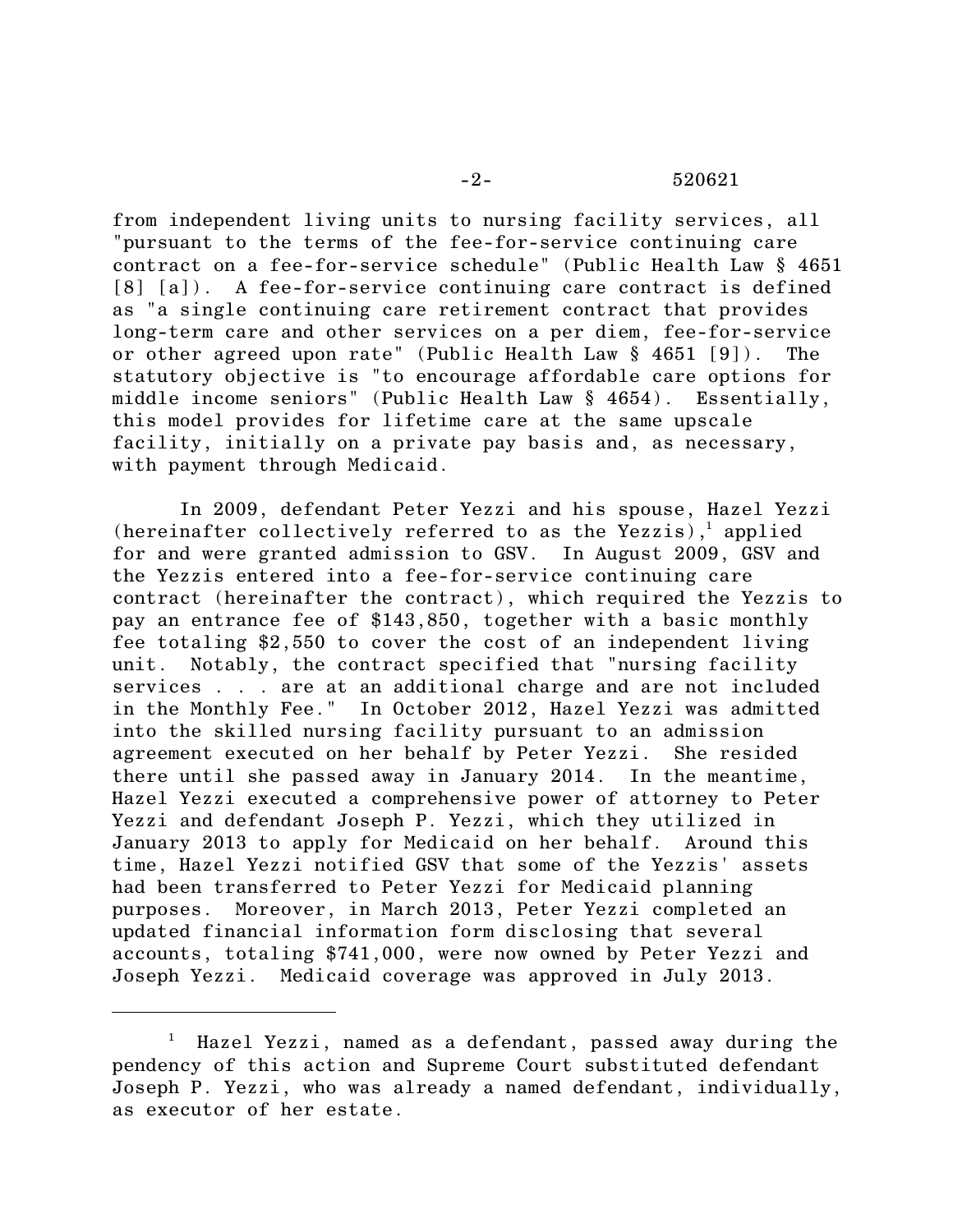#### -3- 520621

At issue on this appeal is the payment due GSV for services that Hazel Yezzi received while in the skilled nursing facility, amounting to over \$106,000. After the parties reached an impasse as to whether the Yezzis were obligated to pay these charges through their personal resources, as GSV asserts, or whether GSV was obligated to accept a reduced Medicaid payment, as defendants contend, plaintiff commenced this action in September 2013. Plaintiff maintains that the Yezzis disclosed assets valued at \$1 million, with annual income of \$25,000, in their admission application.<sup>2</sup> Based on this disclosure, Michael Keenan, plaintiff's president and chief executive officer, averred that GSV calculated that it would not need to start subsidizing the cost of the Yezzis' room and board for 15.2 years and, thus, accepted the application. Contending that the Yezzis were obligated to first utilize the funds initially disclosed during the application process to pay for the services provided, plaintiff claims that the transfer of Hazel Yezzi's funds constitutes a breach of contract and a fraudulent conveyance in violation of the Debtor and Creditor Law. Plaintiff also seeks a declaration that the contract complies with Medicaid law. Defendants answered and counterclaimed, asserting that GSV violated state and federal laws for failing to accept Medicaid as payment in full for the services at issue, engaged in deceptive business practices in violation of General Business Law § 349 and breached the contract.

Finding that the Yezzis were contractually obligated to expend the assets disclosed upon admission to privately pay for the costs of their care until such time that Medicaid was necessary, Supreme Court granted plaintiff's motion for summary judgment on both the breach of contract and fraudulent conveyance claims. In addition, the court concluded that the contract and admission agreement complied with both federal and state law and dismissed defendants' counterclaims. Defendants appeal and we affirm.

<sup>2</sup> Although defendants denied this contention in their answer, and the record does not include the underlying application, Peter Yezzi's March 2013 financial information statement reports assets valued at \$751,000,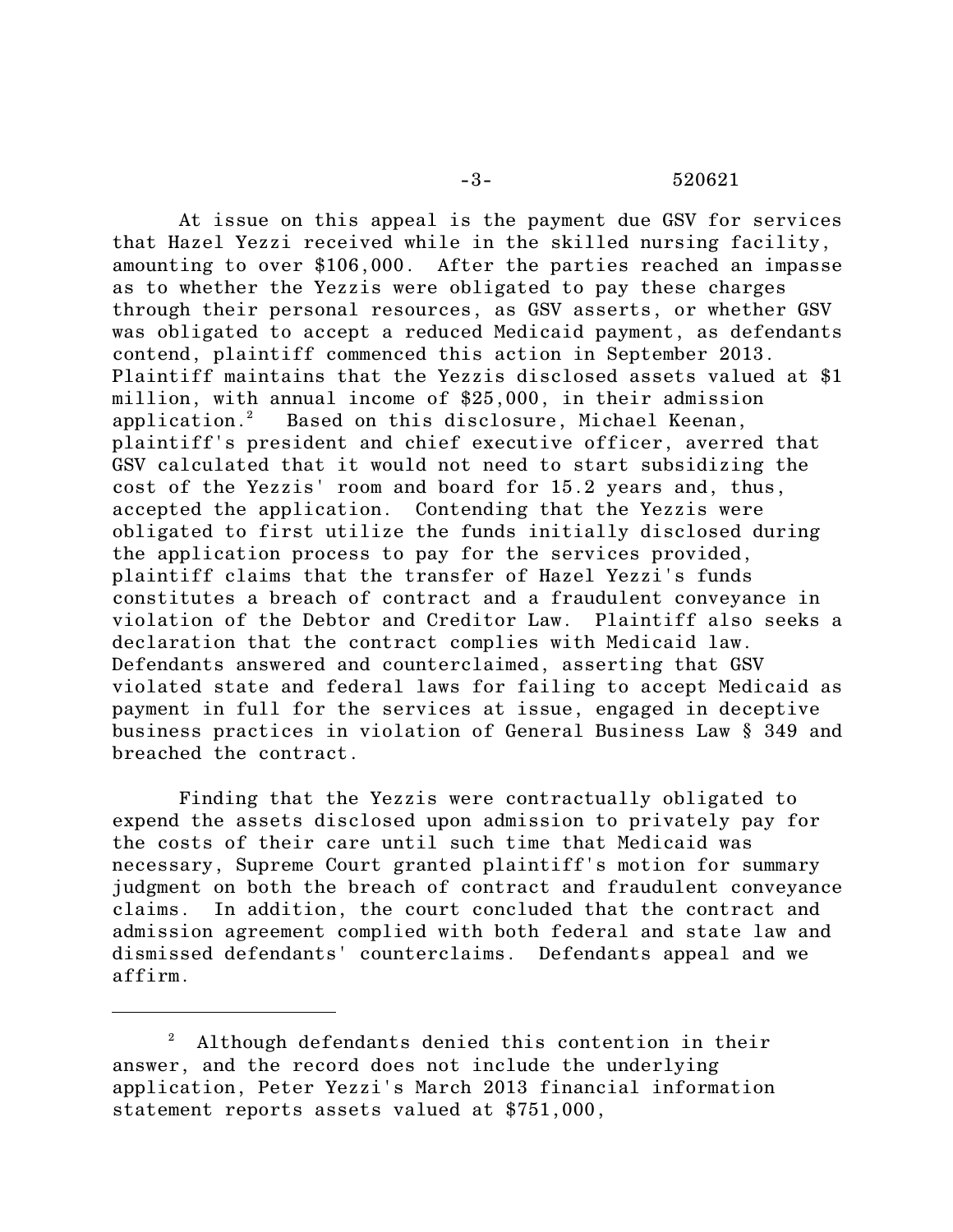Generally, with respect to admission practices, stand-alone nursing homes are prohibited from requiring that residents waive or delay their eligibility or application for Medicaid benefits (see 42 USC § 1396r [c] [5] [A] [1] [I], [II]; 10 NYCRR 415.3 [b] [3], [4]). Further, Public Health Law § 4655 (3) specifies that "[n]othing in this article [46-A] shall be construed to enlarge, diminish or modify . . . medical assistance eligibility under title eleven of article five of the social services law." It is also established that an institutionalized spouse may transfer all of his or her assets to a community spouse for Medicaid eligibility purposes (see Matter of Shah [Helen Hayes Hosp.], 95 NY2d 148, 161 [2000]). Notwithstanding the foregoing, section 6015 (a) (2) of the federal Deficit Reduction Act of 2005 amended the Social Security Act by adding a provision for the "[t]reatment of continuing care retirement communities admission contracts" (Pub L 109-171, § 6015 [a] [2], 120 Stat 4, 65 [Feb. 8, 2006]). That provision states that contracts for admission to a "[s]tate licensed, registered, certified, or equivalent [CCRC] . . . , including services in a nursing facility that is part of such community, may require residents to spend on their care resources declared for the purposes of admission before applying for medical assistance" or Medicaid (42 USC § 1396r [c] [5] [B]  $\lceil v \rceil$ ).

To operate as a CCRC, GSV was required to obtain a certificate of authority from the state, including a review of "the proposed forms of contracts to be entered into with residents of the community" (Public Health Law § 4655 [2] [c]). In a 2006 administrative directive, the Department of Health (hereinafter DOH) stated that, consistent with federal law, residents with contracts with a state-certified and licensed CCRC "may be required to spend on their care resources declared for purposes of admission before applying for Medicaid" and that, under certain circumstances, an individual's paid entrance fee to a CCRC "will be considered a resource when determining Medicaid eligibility." Summarizing federal law (see 42 USC § 1396r [c] [5] [B] [v]), DOH further explained that "CCRCs are paid primarily with private funds" and that, following the Deficit Reduction Act of 2005, certified CCRCs "may require in their admission contracts that residents spend their resources declared for the purposes of admission on their care, before they apply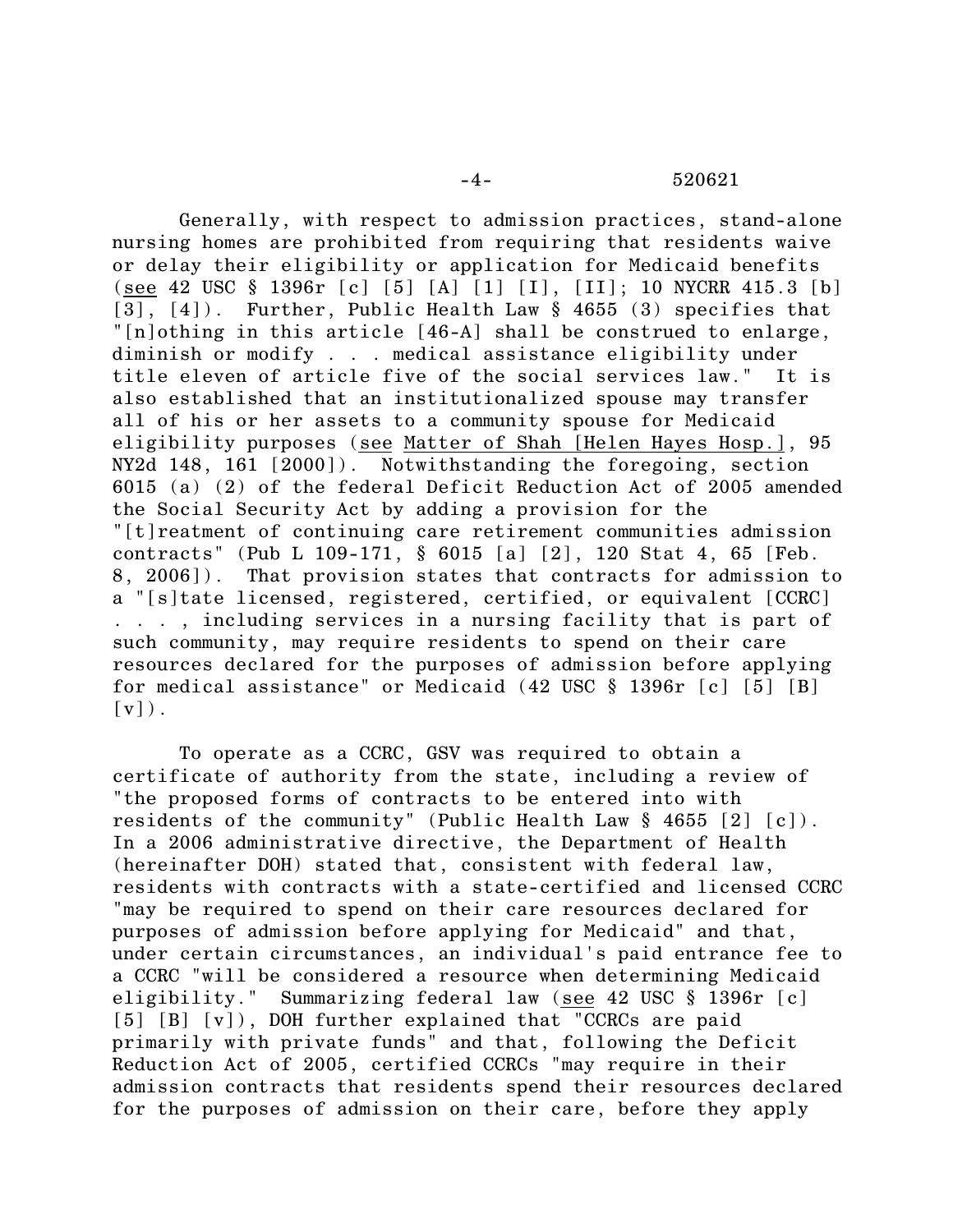#### -5- 520621

for Medicaid." Based on the foregoing, we agree with plaintiff that the contract could require a resident to first spend the resources identified upon admission before applying for Medicaid, in compliance with both state and federal law. As Supreme Court recognized, the essence of the CCRC financial model requires a tradeoff between the resident and the facility, in which the resident must disclose and spend his or her assets for the services provided, while the facility must continue to provide those services for the duration of the resident's lifetime even after private funds are exhausted and Medicaid becomes the only source of payment. With this long-term commitment, the facility necessarily must evaluate the financial feasibility of accepting a resident in the first instance.

Pertinent here, the contract provided that the Yezzis could "not transfer assets represented as available in [their] application to be a [r]esident of [GSV] for less than fair market value, unless the transfer [would] not impair [their] ability to pay [their] financial obligations to [GSV]." The contract further required the Yezzis to "make every reasonable effort to meet [their] financial obligations" to GSV and prohibited them from making "any transfers or gifts after actual occupancy, which would substantially impair [their] ability or the ability of [their] estate to satisfy [their] financial obligations to [GSV]." Further, the contract specifies that the financial information disclosed with their application was "a material part of this [contract], . . . [that was] incorporated as a part of this [contract]." Although, as defendants correctly contend, the contract does not affirmatively state that the Yezzis must expend the private resources identified with their application, it does expressly preclude the transfer of such resources without fair consideration.

Given the long-term nature of the contract, which expressly embraced the prospect of nursing facility care, we agree with Supreme Court that the admission agreement is supplemental to, and does not supercede, the contract. We recognize that, under the admission agreement, the Yezzis were required to "pay for, or arrange to have paid for by Medicaid, . . . all services provided by [GSV]" (emphasis added). We are not, however, persuaded by defendants' interpretation that this disjunctive provision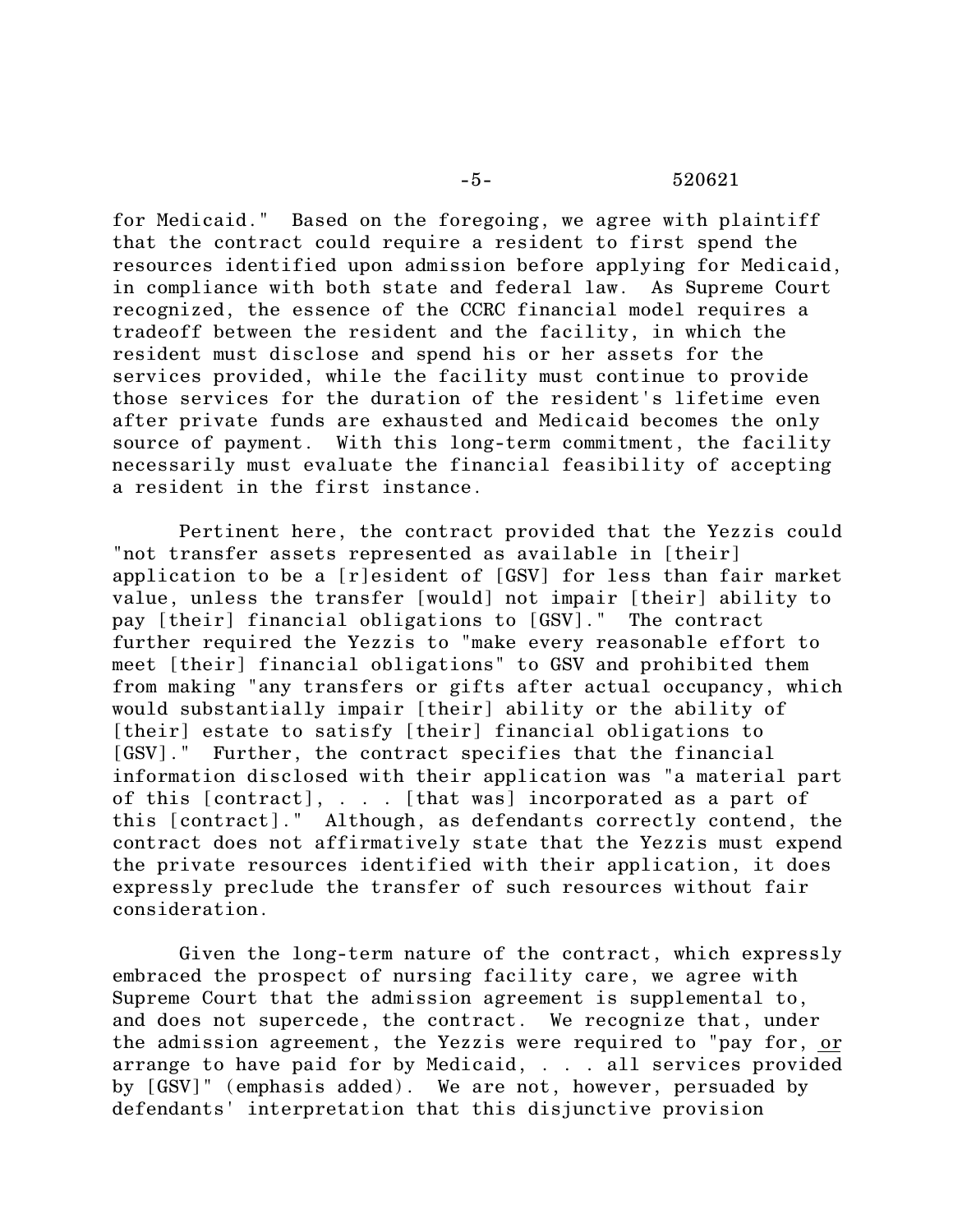### -6- 520621

required plaintiff to accept Medicaid as an alternative payment source. Construed together, the contract and admission agreement are actually compatible in that the CCRC financial model anticipates that, upon depletion of a resident's personal resources, Medicaid will be the ultimate source of payment – and plaintiff is contractually obligated to accept Medicaid while continuing to provide the same services. Consistently, addendum X to the admission agreement specifies that, "[i]t is the responsibility of residents, and those who assist them, to use the residents' assets and income to pay the costs associated with their residency and health care."

Nor are we persuaded by defendants' contention that Public Health Law article 46-A only provides for a limited exception to the general Medicaid rules that permits a CCRC to utilize the entrance fee, but not more, before a resident can become Medicaid eligible. An "entrance fee" is defined as "an initial or deferred transfer to an operator of a sum of money, made or promised to be made by a person or persons entering into a feefor-service continuing care contract, for the purpose of ensuring services pursuant to such contract" (Public Health Law § 4651 [6]; see Public Health Law § 4659 [1], [2]). Once a resident takes occupancy, the entrance fee is partially refundable, subject to the operator's right to retain two percent per month of the occupancy and no more than four percent for processing (see Public Health Law  $\S$  4660 [2]). By comparison, the exception authorized under the Deficit Reduction Act of 2005 speaks to the "resources declared for the purposes of admission" (42 USC § 1396r [c] [5] [B] [V]), and not just the entrance fee. As indicated above, GSV evaluated the Yezzis' total resources in determining whether to grant their admission application.

In view of the foregoing, Supreme Court properly determined that the undisputed transfer of Hazel Yezzi's assets for less than fair market value constitutes a breach of contract. Correspondingly, since the transfer preceded her approval for Medicaid coverage, which, in any event, would ultimately only cover payment at a reduced rate, we further agree that the transfer constitutes a fraudulent conveyance under Debtor and Creditor Law § 273. Finally, defendants' contention that plaintiff engaged in a deceptive practice in violation of General